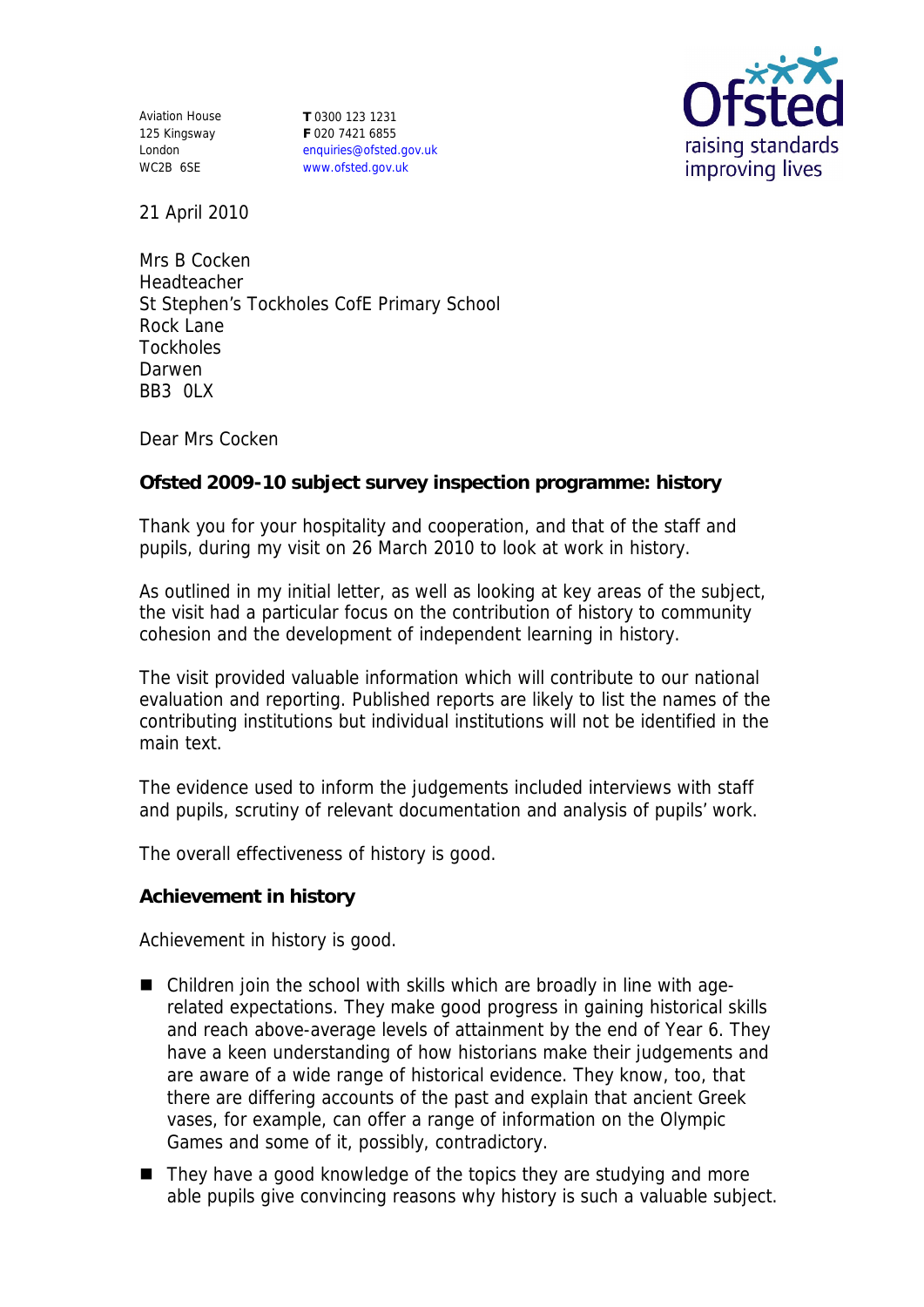As they say, 'We still take ideas from the Ancients today and words like *democracy* come from the past too.'

- **Pupils demonstrate good skills in information and communication** technology and use the internet for personal research with confidence. They comment that different websites give different information about history and they are well aware of internet safety.
- **Pupils' personal development is good. History is a very popular subject and** pupils thoroughly enjoy it. The work in their exercise books shows that they work hard to complete their assignments.

**Quality of teaching in history**

The quality of teaching in history is good.

- Although no teaching was observed, discussions with pupils and scrutiny of their work demonstrate that the work they are required to do is challenging and that it is amended, often individually, to meet their particular needs.
- Marking is particularly impressive; it is regular, accurate and gives pupils detailed feedback on how they can improve their work. Comments at the end of pupils' assignments also encourage them to imagine how they would feel living during the periods they are studying.
- **Pupils' historical skills are not assessed formally and they are not given** sufficient opportunities to assess their own work and that of their classmates.

**Quality of the curriculum in history**

The quality of the curriculum in history is good.

- $\blacksquare$  History is currently taught as a discrete subject but the school is planning to introduce a creative, thematic curriculum at the beginning of the next academic year.
- Pupils prepare comprehensively for a wide range of historical visits. They benefit from visits to the JORVIC Viking Centre in York, to the Museum of Science and Industry in Manchester and to the Octagon Theatre in Bolton.
- Pupils' learning in history is reinforced by extensive links to other subjects. For example, their knowledge and understanding of life in Victorian Britain is enhanced by the study of Oliver Twist and by role-play in relation to the Victorian classroom.
- The school has a wide range of resources which is particularly strong for the study of local history. Pupils benefit from the use of artefact boxes provided by Blackburn Museum and Art Gallery.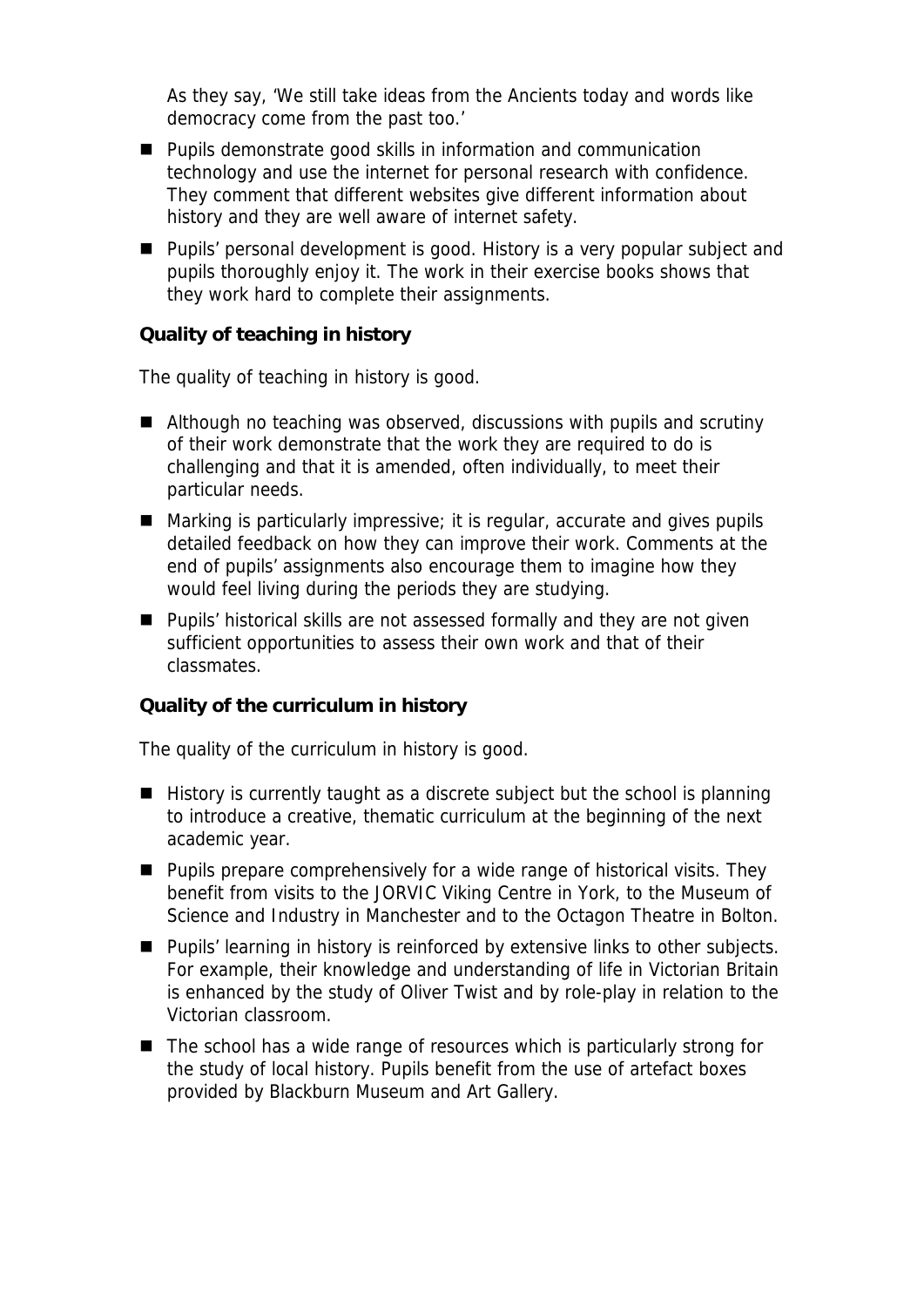**Effectiveness of leadership and management in history**

The effectiveness of the leadership and management in history is good.

- Leadership and management are a collaborative venture and this is quite understandable in such a small school. Teamwork is of the essence and staff work hard to complement the already impressive range of resources.
- Lesson preparation is good and short-term planning emphasises progression in pupils' acquisition of historical skills.
- Self-evaluation is accurate and the school is now looking to ensure that the emphasis on the importance of history continues to be as strong in the new thematic curriculum.

**Subject issue: the contribution of history to community cohesion**

The contribution of history to community cohesion is satisfactory.

- There are close links with the immediate environment and the school emphasises the study of local history to enable pupils to see their place within the local community. The school also has a link with a school in Bangladesh.
- Teachers recognise, however, that the curriculum does not always give pupils sufficient opportunities to study and celebrate the history of cultures which are not represented within the school community.

**Subject issue: the development of independent learning in history**

The development of independent learning in history is good.

- **Pupils speak highly of the research they undertake on the internet and are** proud of the work they have produced on the Ancient Greeks and Ancient Egyptians, for example.
- They have also spent considerable time researching the area around the school and have produced a presentation on the history of the local church.

**Areas for improvement, which we discussed, include:**

- introducing more formal assessments of pupils' historical skills to have a better understanding of how well pupils are doing
- qiving pupils more opportunities to assess their own work and that of their peers
- $\blacksquare$  identifying opportunities in the curriculum for pupils to become more aware of the history of cultures which are different to their own.

I hope these observations are useful as you continue to develop history in the school.